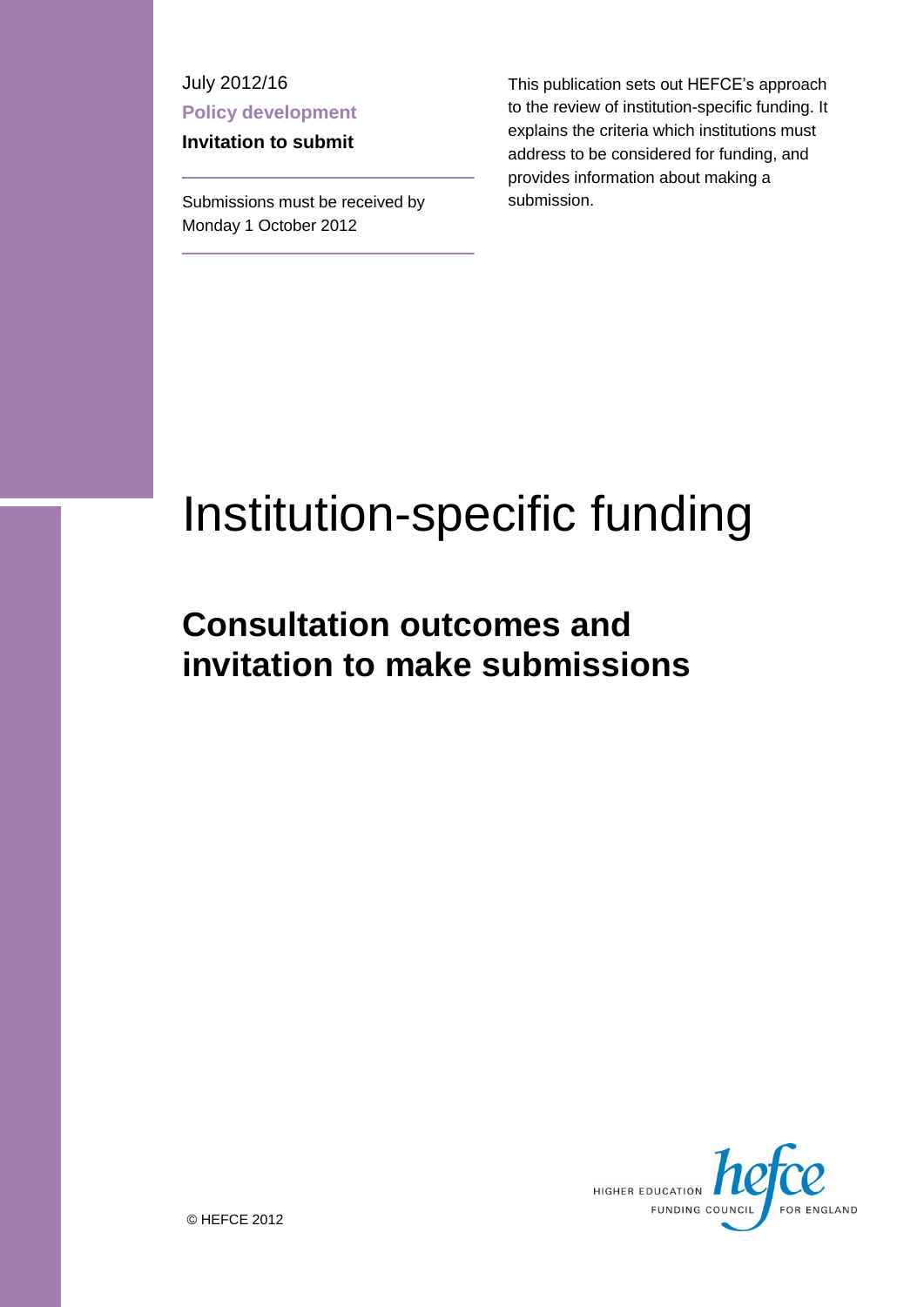# **Contents**

| Annex B: Analysis of consultation responses on institution-specific allocations  11 |  |
|-------------------------------------------------------------------------------------|--|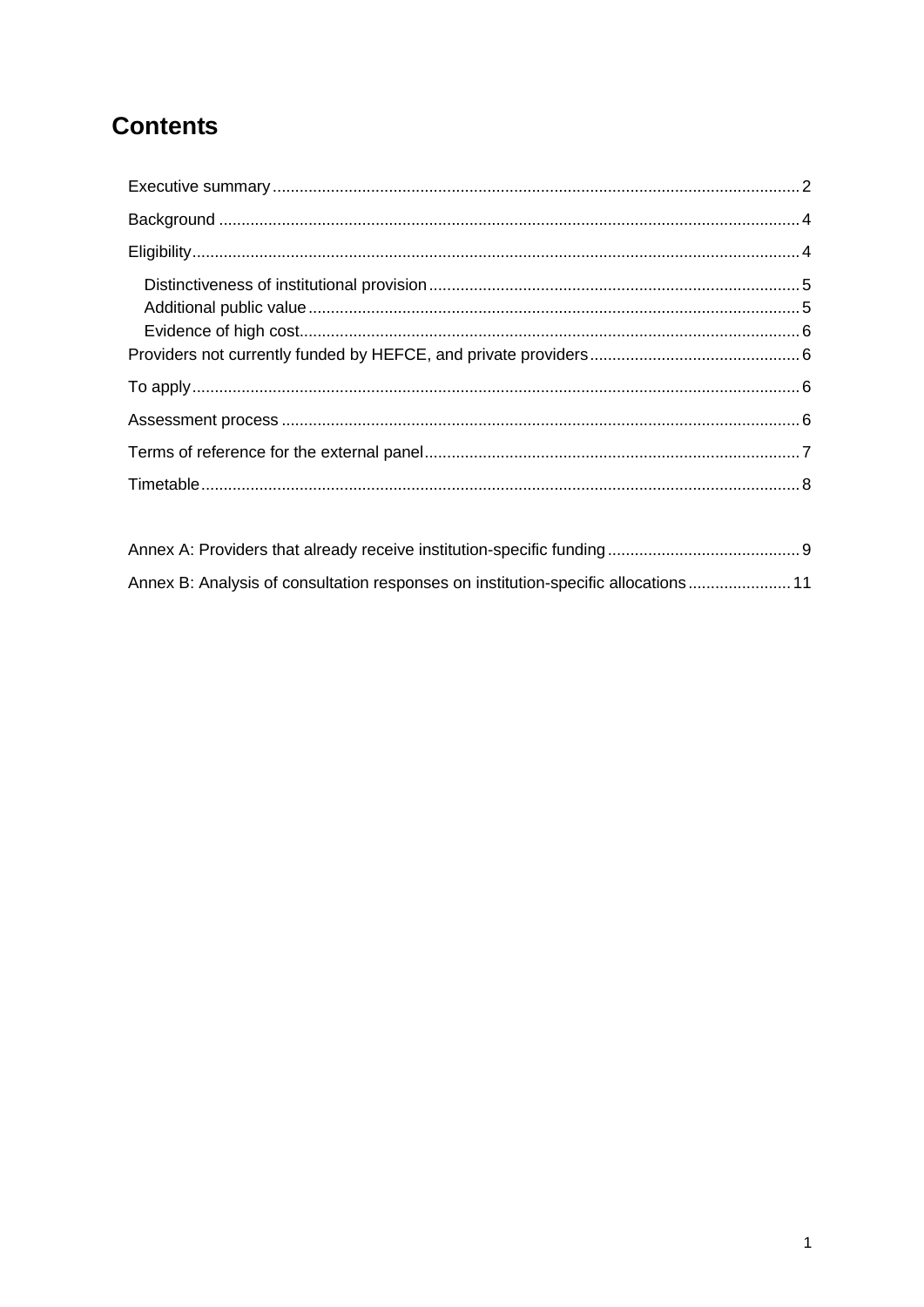# **Institution-specific funding**

# **Consultation outcomes and invitation to make submissions**

| To                                      | Heads of HEFCE-funded higher education institutions             |
|-----------------------------------------|-----------------------------------------------------------------|
|                                         | Heads of HEFCE-funded further education colleges                |
| Of interest to those<br>responsible for | Senior management, Planning                                     |
| Reference                               | 2012/16                                                         |
| <b>Publication date</b>                 | <b>July 2012</b>                                                |
| Enquiries to                            | Derek Hicks, tel 0117 931 7460, e-mail d.hicks@hefce.ac.uk      |
|                                         | Nicholas Dibley, tel 0117 931 7414, e-mail n.dibley@hefce.ac.uk |

# <span id="page-2-0"></span>**Executive summary**

#### **Purpose**

1. This publication sets out our new method of review of institution-specific funding. It also offers an opportunity to make a submission for such funding.

#### **Key points**

2. Institution-specific funding is funding provided to a small proportion of institutions to recognise particular needs for support that cannot be met by other means, for example small specialist institutions.

3. Our recent consultation on student number controls and teaching funding for 2013-14 and beyond (HEFCE 2012/04) sought views on the scope and approach of the way we review and allocate such funding (questions 15 and 16). The great majority of respondents agreed with our proposals, so we plan to proceed as proposed. Outcomes on other aspects of the consultation will be published shortly.

4. We are inviting submissions from institutions who are eligible for this type of funding, for academic years 2013-14 and 2014-15.

5. Institutions which believe they are eligible to receive institution-specific funding are invited to make a submission. Eligibility criteria are outlined at paragraphs 12-24. It is worth noting that only a small minority of providers are expected to fulfil these criteria.

6. A full analysis of the responses to consultation questions 15 and 16 is at Annex B.

## **Action required**

7. We will host an event at our office in Bristol for institutions that are considering making a submission on **Wednesday 1 August 2012** at 1100.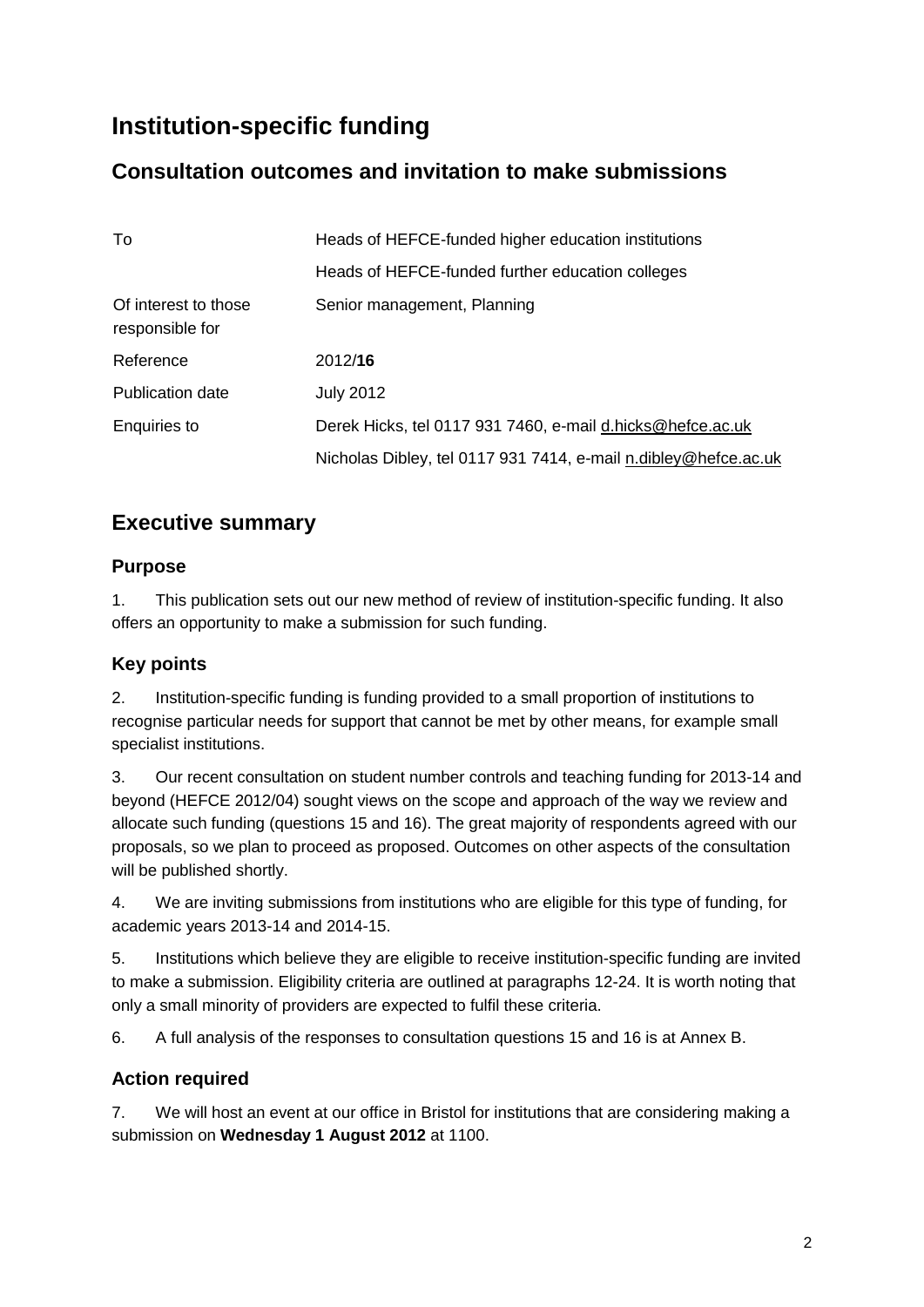8. Institutions eligible to receive institution-specific funding are invited to make a submission for consideration by the review panel. The deadline for return is **Monday 1 October 2012**.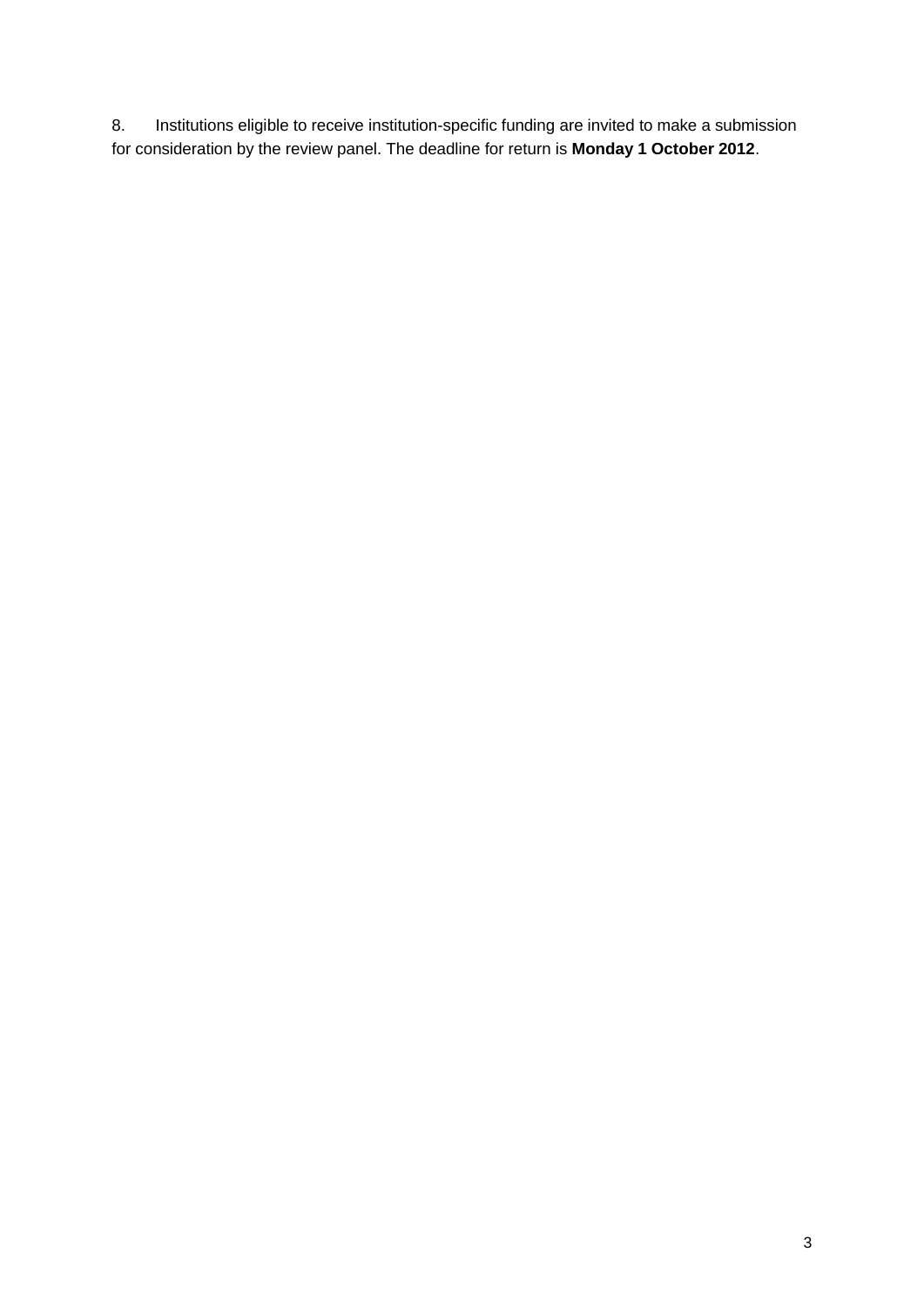# <span id="page-4-0"></span>**Background**

9. Providers of higher education (HE) vary in mission and size. A small proportion incur costs as a result of their distinctiveness and contributions to public value which are not covered in full by their existing funding (student tuition fee, subject-specific funding, other HEFCE allocations (such as London weighting), and other funding). Such institutions might include those that are very small; offer a single subject; or teach in a distinctive and high-cost manner (one-to one tuition for example). To supplement these additional costs, and in recognition of the public value that these institutions deliver, HEFCE has historically provided a targeted allocation for teaching to 23 providers of HE. These include 19 institutions that receive the targeted 'exceptional funding' allocation, and six that receive 'London whole institution' allocation. Some institutions receive both. A small number of these funding arrangements extend beyond 2013-14. Annex A provides a full list.

10. Institution-specific funding is a 'whole institution' allocation, which means it is not support aimed at specific subjects, for example, provision provided within a large multi-faculty institution.

11. In our recent consultation on student number controls and teaching funding for 2013-14 and beyond<sup>1</sup>, we set out how we propose to review our institution-specific and London wholeinstitution non-recurrent grant, to create a streamlined and consistent approach to providers with distinctive provision. We proposed to undertake a review of this funding by requesting submissions from eligible institutions which would be assessed during the autumn of 2012 in time to make funding decisions for 2013-14 in January 2013, and we sought views on the proposed scope and approach. We have considered the comments made by respondents, the great majority of whom agreed with our proposals. We have taken these views into account in refining the criteria and timetable. An analysis of the responses is at Annex B. A number of institutions at Annex A will previously have taken part in the 2008 review of exceptional funding for institutions.

# <span id="page-4-1"></span>**Eligibility**

1

- 12. Allocations will depend on two primary criteria:
	- distinctiveness of institutional provision
	- additional public value.

These criteria relate to the institution itself rather than to subject(s).

13. We will offer institution-specific funding to a provider only where we are satisfied that it meets **both** criteria and **in addition** provides convincing evidence that the additional costs it incurs cannot be met from other sources, including fees and other HEFCE funding.

14. The amounts we will offer will be based on the funding available, and may be affected year on year by future government policy and funding decisions.

15. Providers are only eligible if they have a total of more than 250 HEFCE-fundable full-time equivalent students (including postgraduate research students) who are fundable by HEFCE. This is so that the funding can be targeted at institutions with a critical mass of distinctive HE

 $1$  'Student number controls and teaching funding  $-$  consultation on arrangements for 2013-14 and beyond' (HEFCE 2012/04).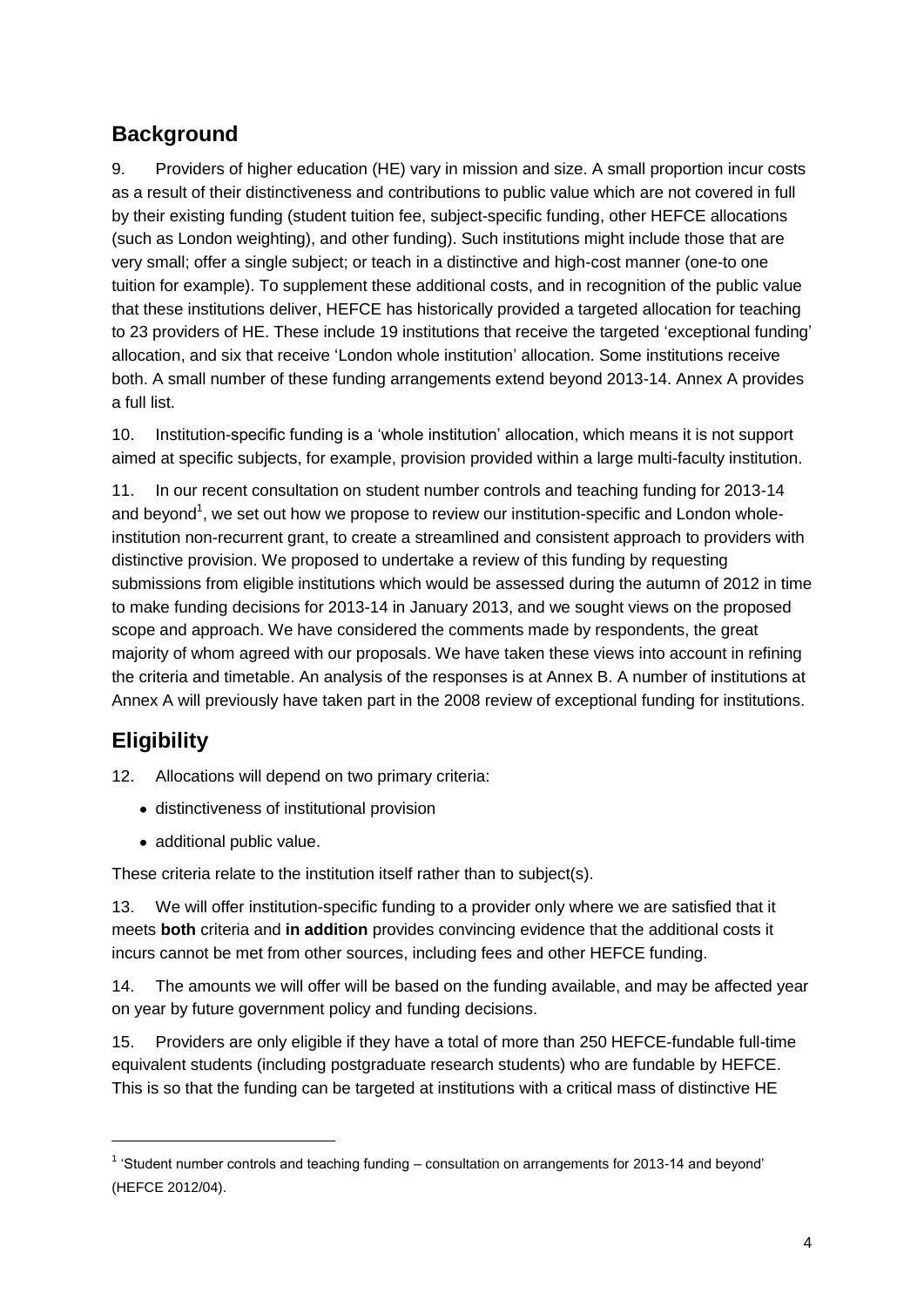provision rather than, for example, providers with very small pockets of such HE provision in limited areas.

16. To help guide those institutions that are considering making a submission we will host an event at our office in Bristol on **Wednesday 1 August 2012** from 1100 till 1400. To attend, e-mail Nicholas Dibley [\(n.dibley@hefce.ac.uk\)](mailto:n.dibley@hefce.ac.uk).

#### <span id="page-5-0"></span>**Distinctiveness of institutional provision**

17. We expect to provide institution-specific funding only to support the additional costs of teaching/provision when these costs are incurred across the whole institution's teaching activity. Where costs relate to one specific part of the institution's teaching activity, or where they reflect a cost incurred by the majority of HE providers, they should be covered by tuition fee income, from alternative sources of income, or from other HEFCE funding streams. For this reason it is unlikely that a 'pocket' of specialist and/or distinctive provision delivered within a much larger multi-faculty environment would be eligible for support from this limited funding stream.

18. In providing evidence of the distinctiveness of their provision, institutions will need to demonstrate that they offer high-quality, distinctive provision or activity that could not otherwise be provided through the new fees and funding regime. We would expect that submissions should address – but not necessarily be limited to – the following factors:

a. The nature, type and amount of direct HE teaching provided – for example, one-toone or small-group teaching, use of current practitioners in teaching, or very small student numbers.

b. The nature, type and scale of dedicated facilities or specialist resources provided for HE – for example, professional-standard performance spaces such as theatres or dance studios, or dedicated practice spaces.

c. The extent to which graduates take up professional work in areas directly related to their areas of training.

d. That all, or a very significant proportion of, students are required to audition, provide a portfolio of work for assessment or attend an interview as an integral part of the selection process

e. The amount of public performance required as part of the course.

#### <span id="page-5-1"></span>**Additional public value**

19. We believe that all HE institutions provide a measure of public value through their teaching. Institutions covered by charities legislation are also required to meet certain obligations to demonstrate 'public benefit'.

20. To make a case for institution-specific funding, we will require an explanation of how the institution offers or generates additional public value. This is not an easy area to define, but examples of the types of evidence we expect submissions to address are provided below:

a. The degree to which the institution's programmes contribute to the professional formation of the students.

b. The extent to which the institution's graduates contribute to the cultural, economic or scientific life of the country.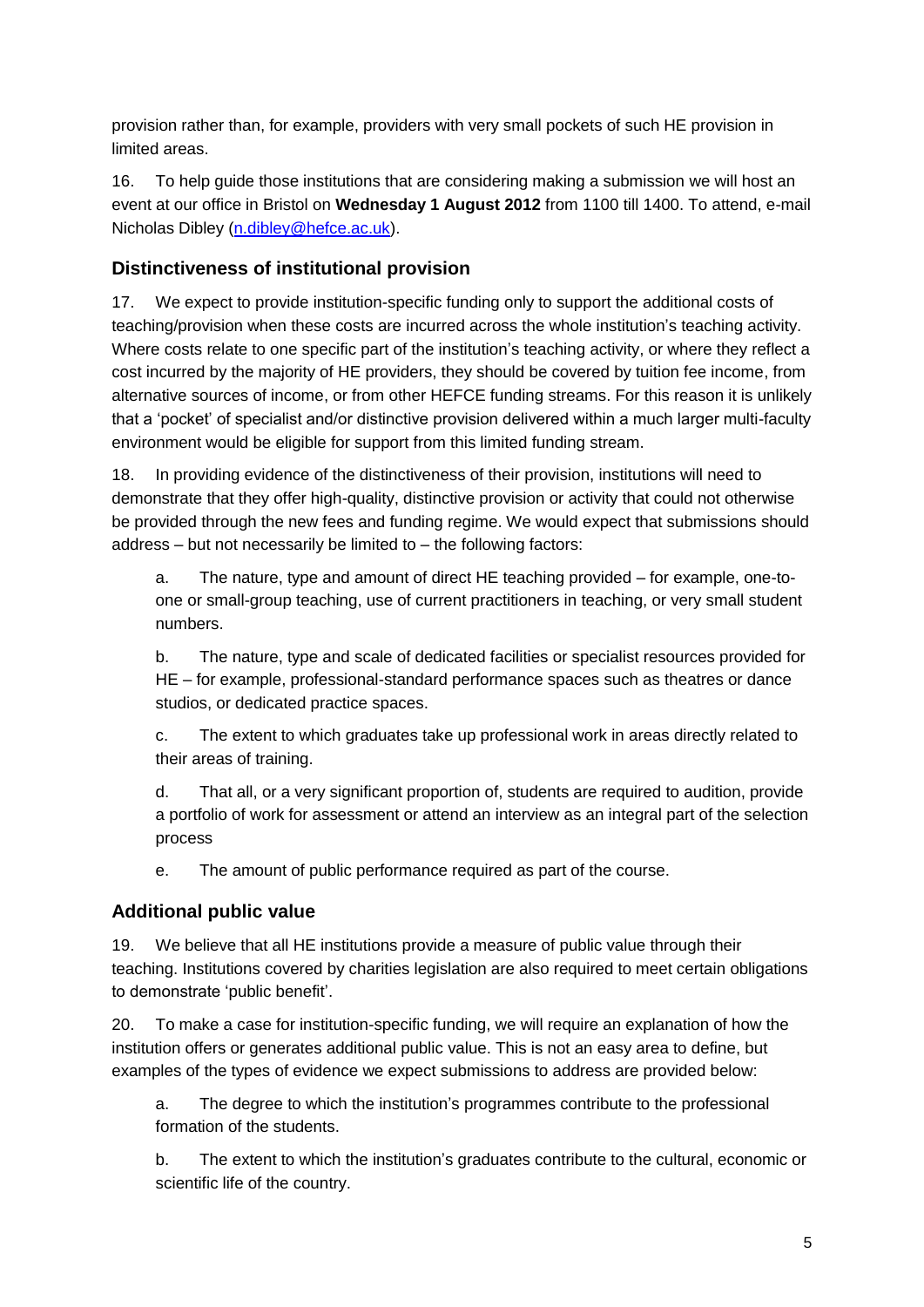c. The extent to which the institution's graduates go on to become recognised leaders in their field of expertise.

d. The extent that facilities or resources are more widely used beyond the immediate student body.

#### <span id="page-6-0"></span>**Evidence of high cost**

21. To gain institution-specific funding an institution must be able to provide robust evidence that the regular annual costs of this provision are significantly higher than the income it receives (or could generate) from a combination of:

- student tuition fees
- $\bullet$ HEFCE's subject-specific funding
- other HEFCE allocations
- all other sources of funding that can reasonably be used for teaching.  $\bullet$

22. The Transparent Approach to Costing (TRAC) is a methodology that HE institutions in the UK use for identifying the cost of their key activities. In the first instance we are using institutions' annual TRAC returns from 2010-11 (inflated to 2012-13 prices) and institutional financial forecasts to build our own evidence base of costs. As we already hold these data, we do not need participating institutions to submit a large amount of financial information. We will ask institutions to provide their own comparable evidence of costs only where annual TRAC or financial forecasts are not available.

# <span id="page-6-1"></span>**Providers not currently funded by HEFCE, and private providers**

23. If providers of HE that are not currently funded by HEFCE become eligible for HEFCE funding from 2013-14, we will consider new cases for institution-specific funding against the same criteria as the providers we currently fund.

24. Private providers of HE are not eligible as we are not empowered to fund them.

# <span id="page-6-2"></span>**To apply**

25. Institutions who want to apply should e-mail HEFCE at [institution-specific@hefce.ac.uk](mailto:institution-specific@hefce.ac.uk) and they will be sent instructions on how to access the submission template.

26. The template will contain an institution's own TRAC return data (where available) and financial forecasts. Institutions should check their own data and provide a brief commentary highlighting any specific additional factors they wish to draw to the review panel's attention, including whether the distinctive activity generates any income.

# <span id="page-6-3"></span>**Assessment process**

27. The assessment process for all submissions is as follows:

a. **Review by internal HEFCE assessment group** – Senior HEFCE staff who have worked with institutions in England over a number of years will review all submissions. Each submission will be read by two separate assessors, who together will make a joint initial recommendation.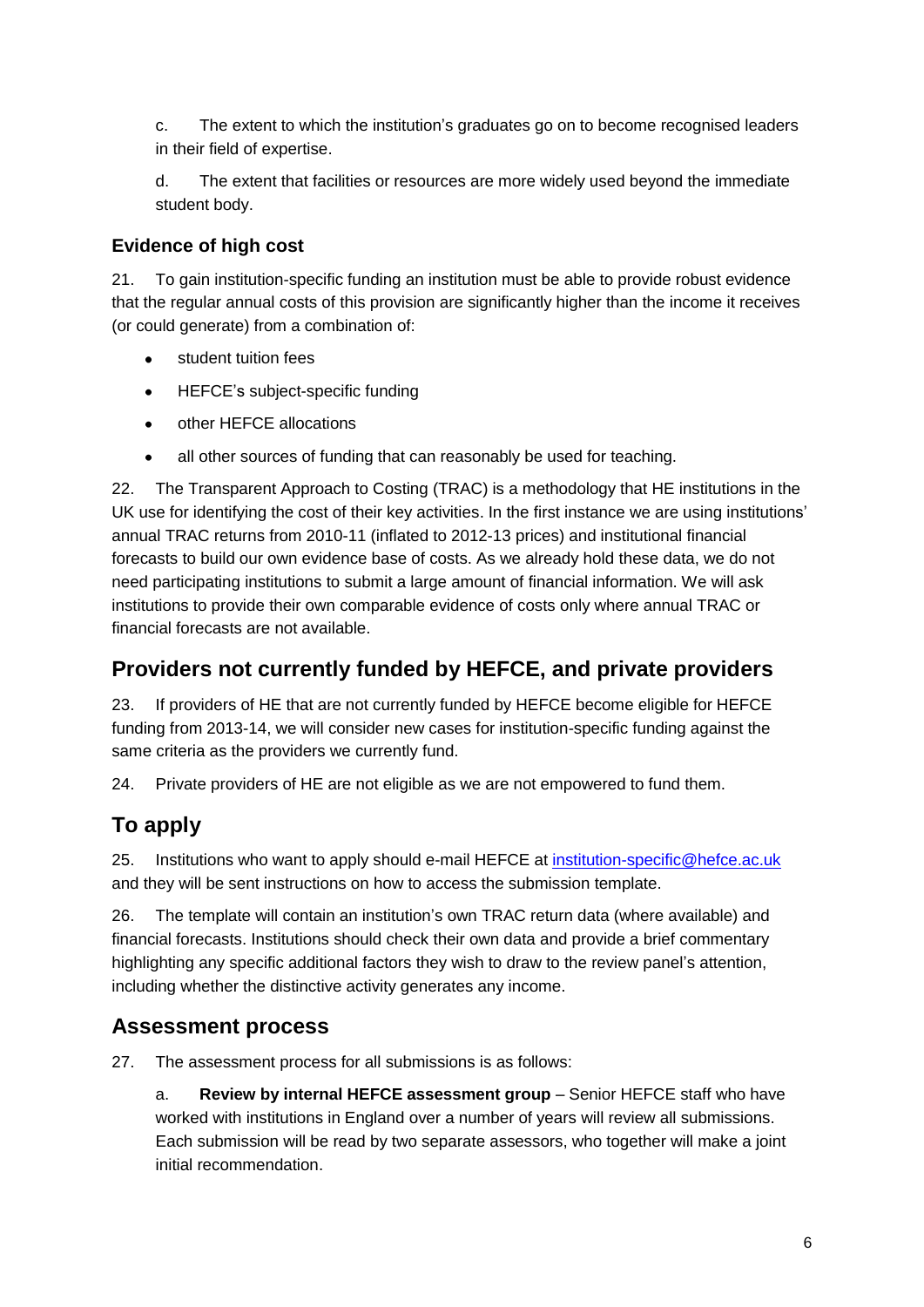b. **Internal HEFCE moderation process** – Recommendations will pass to a small central group of benchmark readers who will check samples to ensure consistency and objectivity.

c. **External review panel** – The external panel will be chaired by Professor Shirley Pearce, Vice-Chancellor of the University of Loughborough, and will contain some members with experience of working in small and/or specialist institutions. The external group will check a number of sample submissions from a cross-section of institutions, and will look at any submissions recommended for rejection that are particularly complex or borderline.

28. The external review panel will then make recommendations for the HEFCE Board to consider at its December meeting.





# <span id="page-7-0"></span>**Terms of reference for the external panel**

29. The terms of reference for the external panel are:

a. To receive written submissions from institutions for consideration for institutionspecific funding.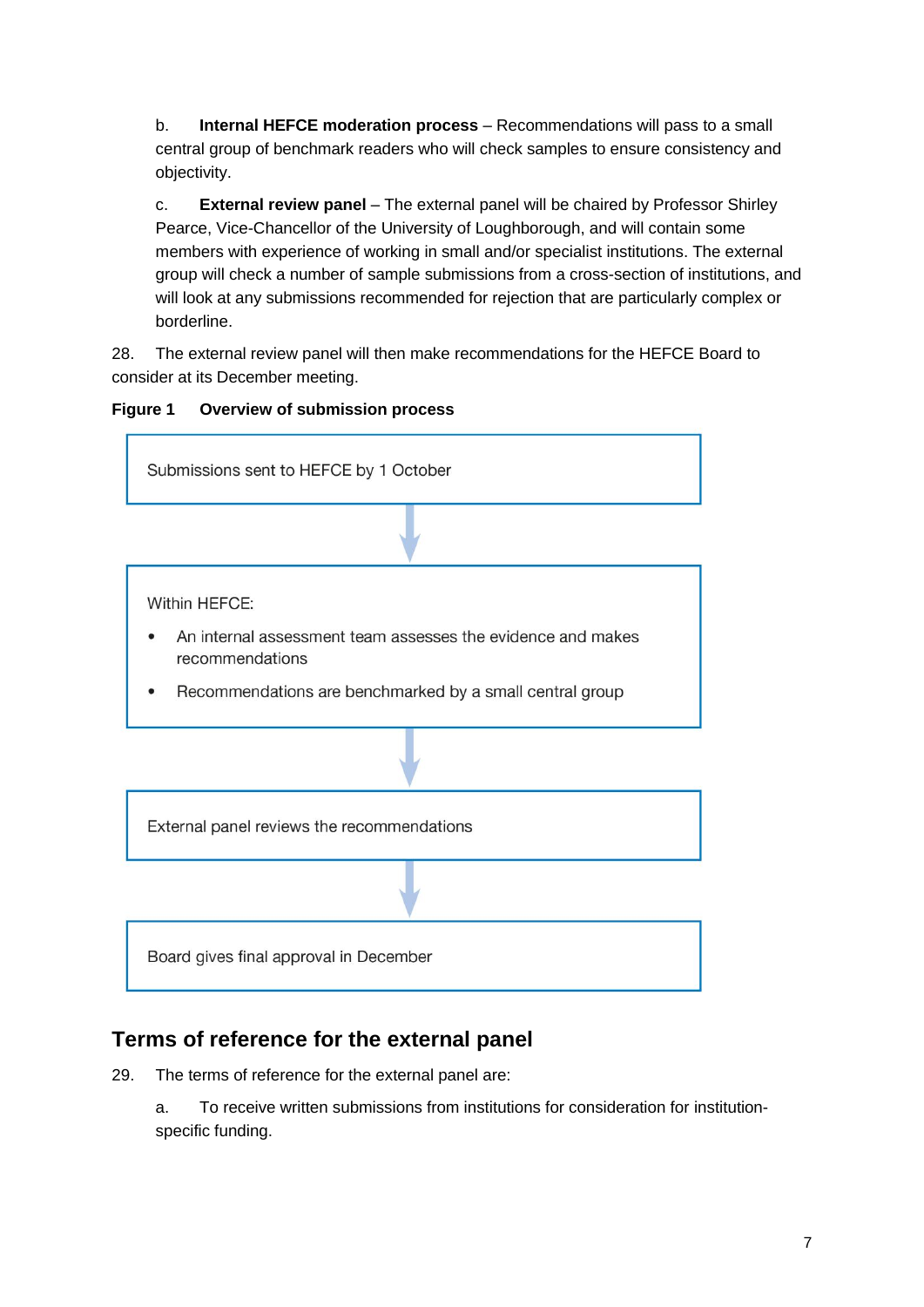b. To consider each submission according to the criteria of public value and distinctiveness, taking into account the costs of provision and income generation.

c. To make recommendations to the HEFCE Board about awarding institution-specific funding in the light of the overall funding available.

d. To advise the HEFCE Executive and Board about communication issues.

e. To advise the HEFCE Executive and Board on a longer-term solution to funding these institutions.

# <span id="page-8-0"></span>**Timetable**

| 1 August                  | Introductory event for providers considering submitting a case for<br>funding |
|---------------------------|-------------------------------------------------------------------------------|
| 1 October                 | Deadline for submissions                                                      |
| October to early November | HEFCE internal assessment of submissions                                      |
| Early to mid November     | External panel meeting                                                        |
|                           | Panel makes recommendations to HEFCE Executive                                |
| 20 November               | HEFCE Executive considers recommendations for the Board<br>meeting            |
| 6 December                | <b>HEFCE Board approves final outcomes</b>                                    |
| By end December 2012      | Announcement to institutions                                                  |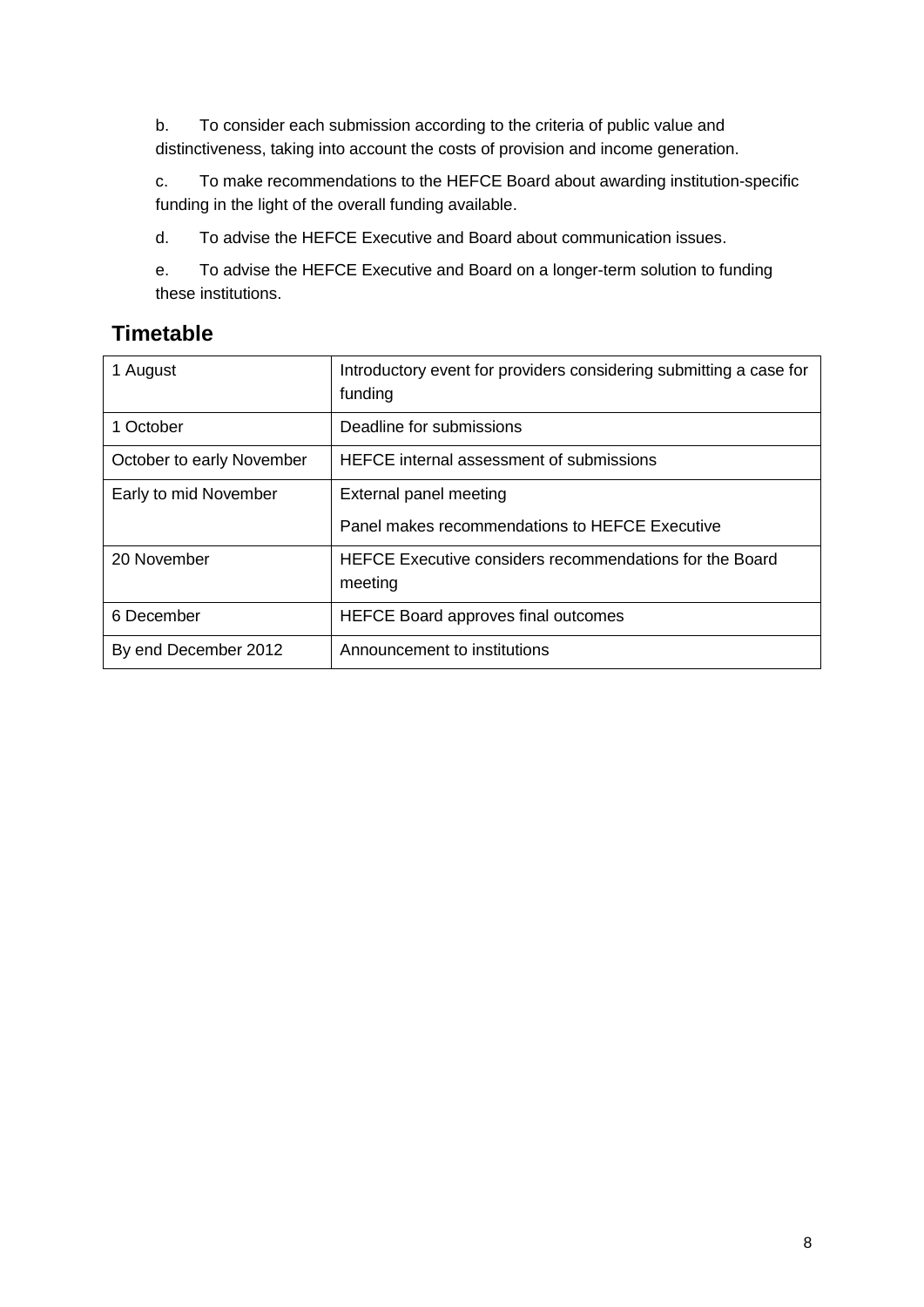# <span id="page-9-0"></span>**Annex A: Providers that already receive institution-specific funding**

## **Providers in receipt of funding following the review of exceptional funding in 2008**

University of Cambridge Central School of Speech and Drama Conservatoire for Dance and Drama Courtauld Institute of Art Cranfield University Institute of Education University College Falmouth Harper Adams University College Liverpool Institute for Performing Arts London School of Hygiene and Tropical Medicine School of Oriental and African Studies University of Oxford Rose Bruford College Royal Academy of Music Royal College of Art Royal College of Music Royal Northern College of Music Trinity Laban Conservatoire of Music and Dance Royal Agricultural College

#### **Providers in receipt of London whole-institution funding**

School of Advanced Study, University of London Institute of Cancer Research University of London School of Oriental and African Studies Royal College of Art UCL

#### **Providers in receipt of London whole-institution funding that are not part of the review**

The following three institutes will not be making a submission as they are currently – or have very recently been – the subject of separate independent studies. This is because of their particularly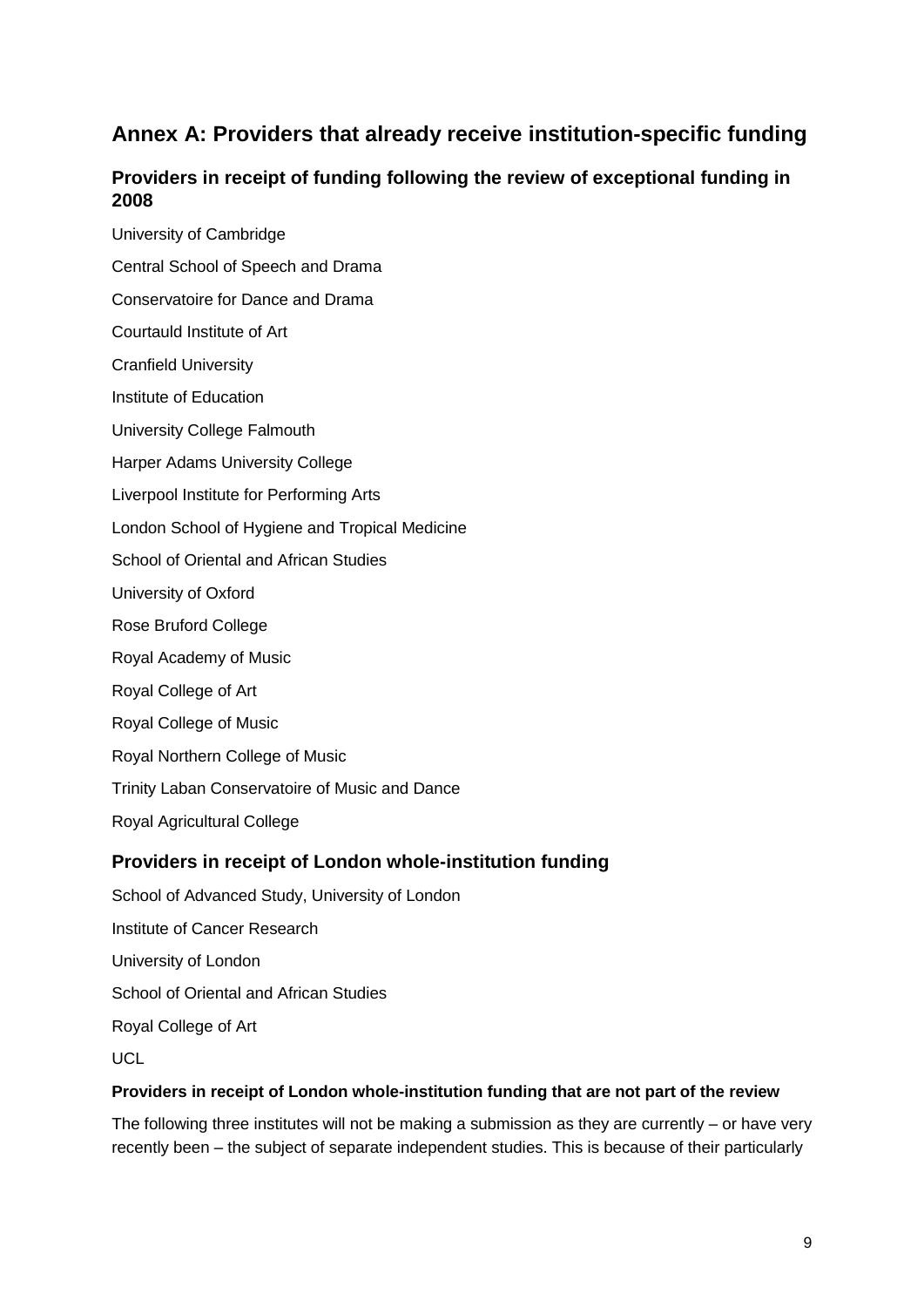complex funding and operating context. In each case the principles adopted by each independent study was broadly similar to the institution-specific funding review.

School of Advanced Study at the University of London

University Marine Biology Station Millport at the University of London

Institute of Zoology at UCL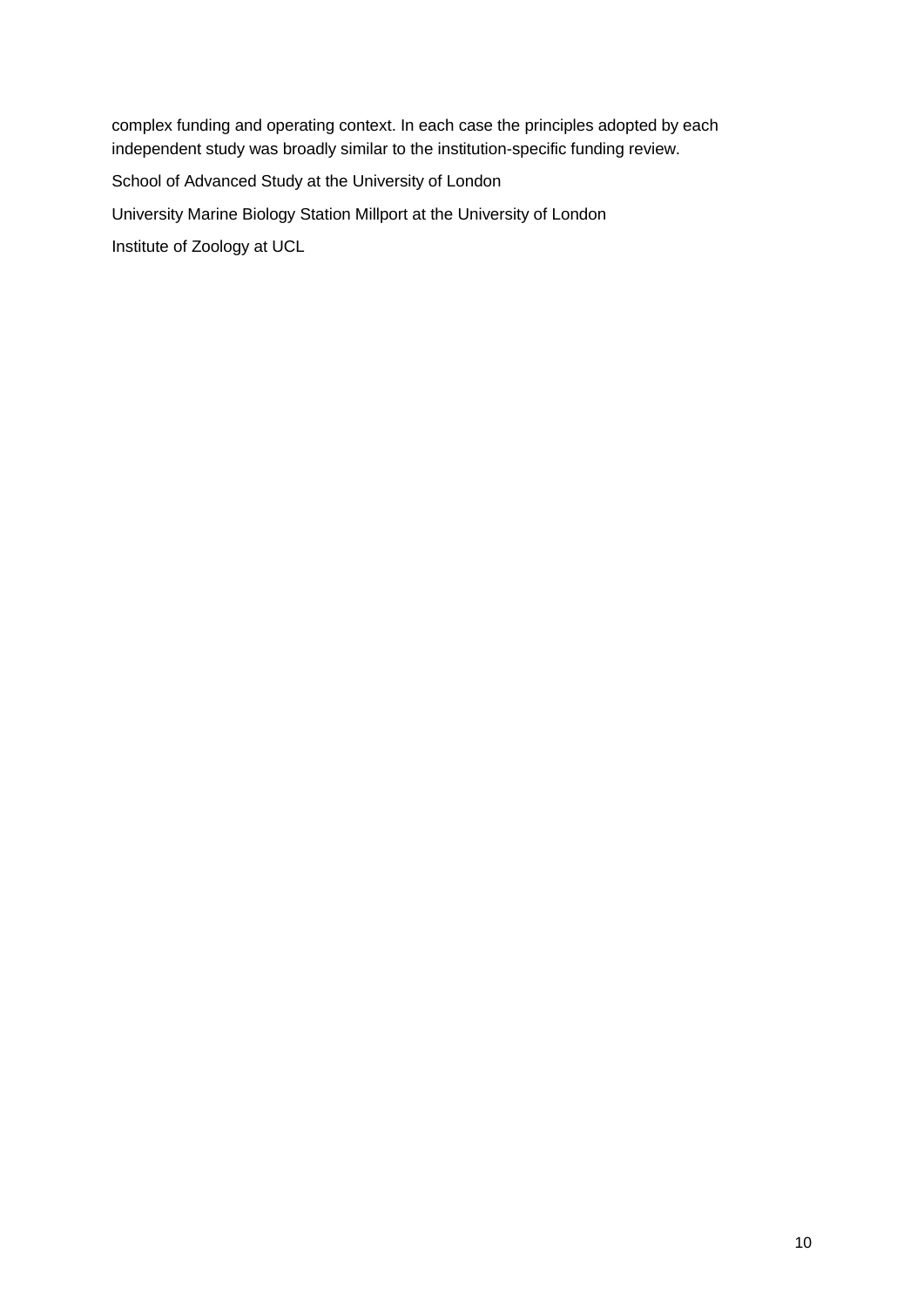# <span id="page-11-0"></span>**Annex B: Analysis of consultation responses on institution-specific allocations**

1. This annex presents an analysis of responses to the two questions that relate specifically to institution-specific funding in 'Student number controls and teaching funding: consultation on arrangements for 2013-14 and beyond' (HEFCE 2012/04). Other proposals in the consultation are also less directly relevant; for example our contribution toward meeting the additional costs of operating in London. An analysis of the responses to all the consultation questions, and HEFCE's reactions to them, will be published on the HEFCE web-site shortly.

## **Question 15**

Q. 15 Do you agree that the criteria for the institution-specific allocation review are appropriate and demonstrable? Are there any other criteria you believe we should include in the review?

2. We received 146 responses to this question. Of these 86 either agreed or strongly agreed with our proposal; 12 disagreed or strongly disagreed; and a further 48 neither agreed or disagreed. The significant minority that neither agreed nor disagreed might suggest that a number of institutions and organisations did not see the institution-specific allocation review as relevant to them. Only a small minority of respondents disagreed with the criteria, although these responses contained some strong views. Respondents to this question broadly fell into three groups:

- a. Institutions currently in receipt of an institution-specific targeted allocation, London wholeinstitution non-recurrent grant, or both.
- b. Institutions (mainly specialist institutions, and multi-faculty institutions with specialist provision) who do not receive this funding, but believe they may be eligible to receive institution-specific funding in the future.
- c. Other institutions/organisations.

#### **Institutions currently in receipt of an institution-specific targeted allocation or London whole-institution non-recurrent funding**

3. All but two of the institutions currently in receipt of institution-specific funding responded to the consultation. They were broadly supportive of the review and of the criteria. While they welcomed the recognition that there are higher costs associated with distinctive provision, they expressed some frustration at the need for another review following the Review of exceptional funding in 2008. There was a strong desire – particularly from the music conservatoires – for a long-term funding settlement for conservatoire education, and for their high-cost provision to be recognised through specific price banding rather than through a separate targeted allocation. Comparisons were made with medical subjects in price group A, arguing that the high costs of conservatoire education have already been demonstrated. One response expressed dismay at the description of the allocation as 'funding of last resort' and 'not provided in perpetuity'. There was a comment suggesting that the review of the Transparent Approach to Costing for Teaching (TRAC(T)) could be valuable in establishing a robust methodology for assessing the subjectrelated costs of professional training in the performing arts.

4. We proposed that distinctiveness and public value, in addition to the assessment of additional costs, form the criteria for allocating funding. A handful of respondents offered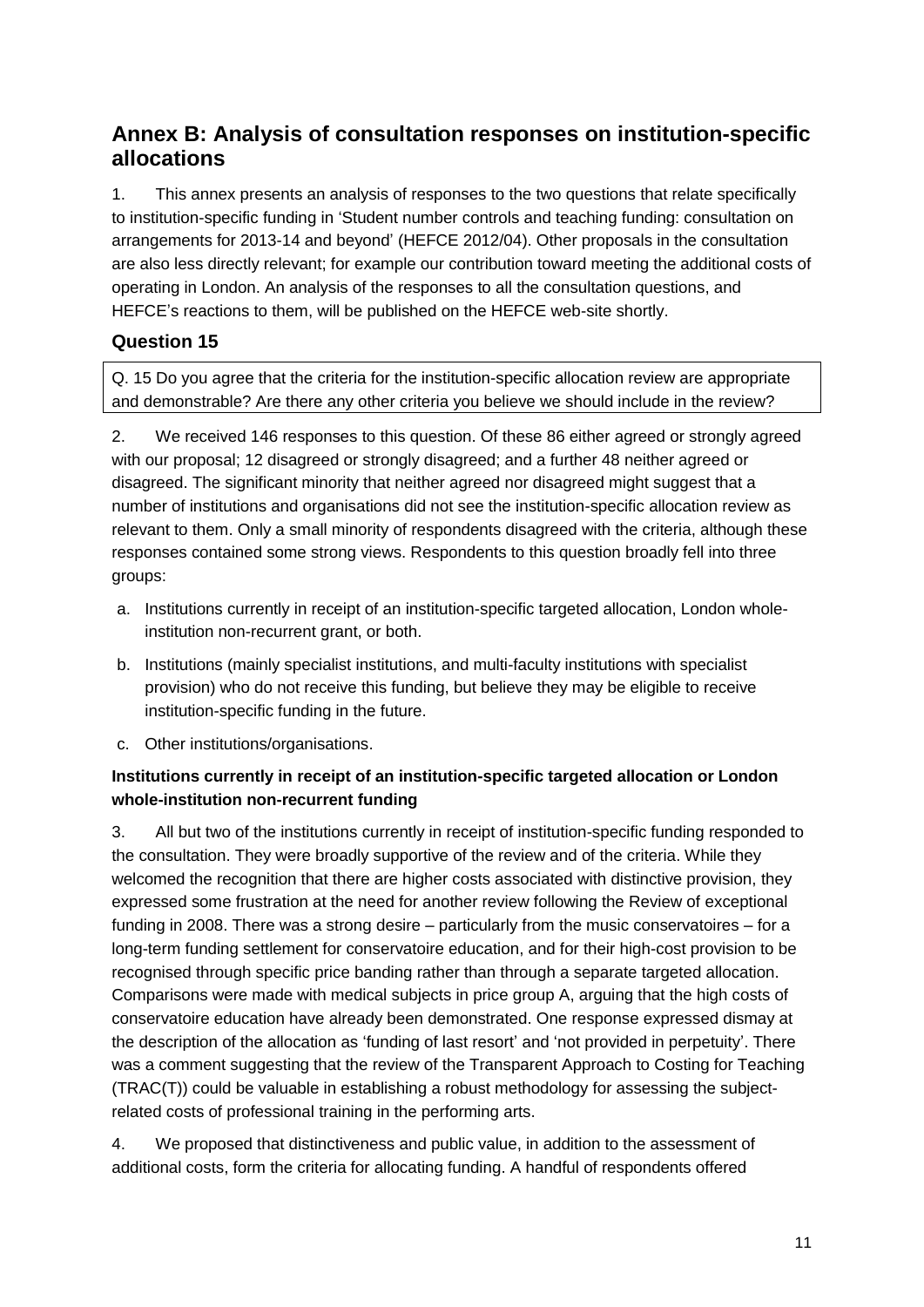individual suggestions for additional criteria, including: quality; the ability to generate economies of scale; the level and scale of provision in relevant subject areas and/or geographical areas; postgraduate provision; and continuity of provision. However, there was no widespread support for adding criteria over and above what we had proposed.

5. Some respondents expressed concern about how HEFCE would treat additional costs in the review, and it was suggested that we would need to provide clear guidance on the provision of cost information, to ensure that responses from different institutions are comparable. One institution suggested that TRAC(T) data would be helpful if it could look at costs in finer detail than cost centres. One response stated that this funding should not be available to new providers, unless additional funding is provided to HEFCE for this.

#### **Institutions not in receipt of institution-specific funding which believe they may be eligible**

6. Ten responses were from institutions that we consider to be specialist but which are not currently in receipt of institution-specific funding. Most of these suggested that they would make a submission to the review. A further 10 respondents indicated that their institution – or part of their institution's provision – should be eligible for the review. Fewer than half of the combined responses from these two groups of institutions agreed with the criteria for the review.

7. Responses from the specialist institutions tended to welcome the review, and place emphasis on the need for transparency in the criteria and in the way the exercise is conducted and its outcomes determined. There was one explicit comment that the review should not maintain the status quo, and that the institutions which currently receive the allocation should be reviewed rigorously, and another which stated that negative impact on an institution of removal of such funding should not be sufficient justification for its continuation.

8. Several responses from multi-faculty institutions argued that part of their provision was comparable to that offered in specialist institutions, and that the focus should be on supporting high-cost subjects, not institutions, with high-cost subjects such as acting being supported wherever this provision is available. One suggested that awarding high-cost support with regard to the type of organisation, rather than by subject area, may be viewed as anti-competitive. Two respondents considered that specialist subjects recruiting largely on the basis of audition or portfolio should be removed from the student number control wherever they are delivered, instead of this 'opt out' being offered only to specialist institutions.

9. Several responses argued that church foundation and faith-based institutions should be eligible for the review, suggesting that this would contribute to maintaining diversity in the HE sector. A small number of further education colleges (FECs) and a non-HEFCE-funded provider also suggested that they may apply for funding. One specialist FEC suggested that greater protection for student numbers for institutions with less than a certain number of students (for example, from the core and margin numbers), might be more cost-effective than additional funding.

#### **Other institutions/organisations**

10. We received well over 100 responses from institutions and other organisations who neither receive institution-specific funding nor suggested in their responses that they should do so. Although only just under half of these responses agreed or strongly agreed with the criteria for the review, a further large minority (almost 40 per cent) of respondents in this group selected 'neither agree nor disagree'. In addition to this, a majority of those agreeing did so with little or no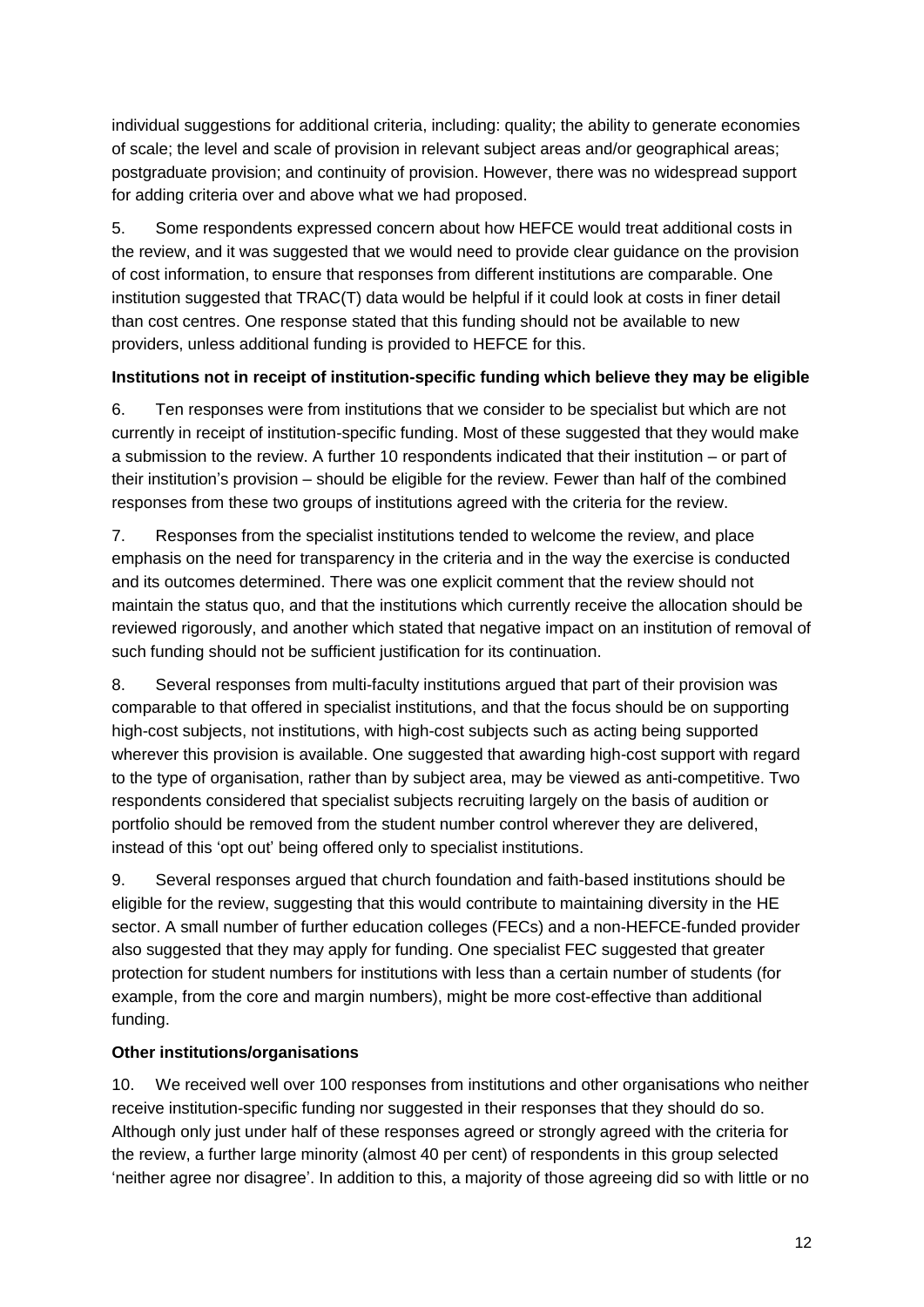further comment, suggesting that they did not have strong views on this question, or did not see it as relevant to them.

11. This left only a small group who disagreed with the criteria, though within this group some strong views were expressed.

12. Several institutions that disagreed with the criteria for the review queried why the Universities of Oxford and Cambridge received institution-specific funding, and there were calls for more transparency around this allocation. One suggested opportunities for cost reductions and funding from elsewhere should be discussed with the institutions receiving the allocation. Another respondent argued that the institutions receiving this allocation traditionally have large endowments, and that funds should be directed instead to priorities which support the whole sector.

13. Several respondents queried why this funding is not available to specialist departments in larger institutions; some suggested that this provides a disincentive for HE institutions to merge with specialist institutions, even where this would be in the best interest of students. Similarly, another suggested that the receipt of this funding by specific institutions could be seen as anticompetitive, and that the costs of distinctiveness could be covered by other approaches such as mergers and diversification. One institution argued that some of the institutions currently receiving the funding are being given a competitive advantage, and that the review should consider the availability of comparable courses at institutions local to them. One response suggested that money for music, art and drama should be allocated under the framework for strategically important and vulnerable subjects, rather than the institution-specific funding continuing in its present form.

14. Finally, a few responses suggested additional ways in which the money spent on institution-specific allocations could be used. One FEC suggested that money should be channelled into the student loan system and that the market should decide how much funding institutions receive, apart from courses of strategic importance. Another college suggested that small providers with fewer than 250 HE full-time equivalent (FTE) students have specific needs due to reporting and data requirements from HEFCE, and that an allocation to support staffing would be welcome.

#### **Question 16**

Q. 16 Do you have any comments on the method, timing and levels of external involvement proposed for the institution-specific allocation review?

15. 131 institutions responded to this question, but the detailed comments came from institutions that will or could be involved in the review. The majority of the other institutions and organisations offered little or no comment, suggesting that they did not see these issues as relevant to them. The majority of comments focused on the review timetable, and the levels of external involvement proposed for the review panel. For this question, responses could broadly be divided into two groups:

- institutions planning to submit, or considering whether to submit, to the institutionspecific allocation review (whether or not they currently receive this funding)
- other institutions/organisations.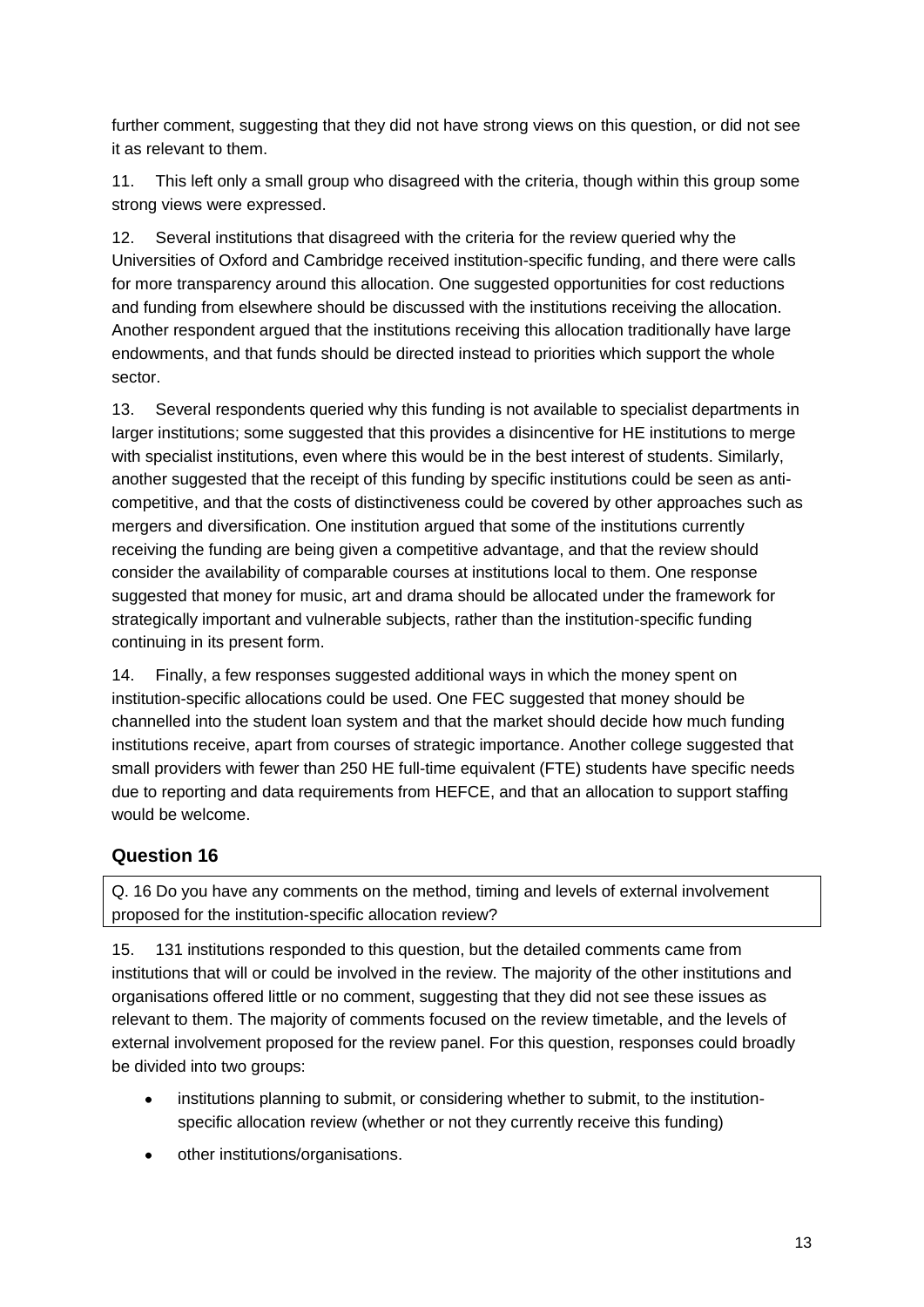#### **Institutions planning to or considering submitting to the review**

16. The 35 institutions that are considering submitting to the review in the main accepted the method proposed for the review. They expressed a few concerns about the costing information to be submitted, including requests for greater specificity, and modelling of the impact of the proposals prior to the beginning of the review. A minority also thought the threshold of 250 FTE students for submission was too low, or that the percentages of the overall institution-specific funding going to each institution should be reviewed. One institution (not currently in receipt of institution-specific funding) commented on the light-touch nature of this review, saying that it hoped for a more meaningful and inclusive review in the future. Others, by contrast, welcomed the fact that this review would be light-touch,. There was a suggestion that HEFCE should consult with accrediting bodies such as the National Council for Drama Training, and that all universities with accredited specialist schools should be invited to make submissions for funding..

17. The majority of the institutions considering making a submission had concerns about the review's tight timescale and the fact that it will take place over the summer. Some acknowledged that this is necessary to inform 2013-14 funding, but others worried that the review would add burden at a busy time of year, and place additional pressures on small institutions already handling a significant data burden with only a small specialist team. Only one response suggested that the timetable would reduce the number of submissions to the review.

18. A number of institutions requested more clarity on criteria for the review and the information they will need to supply, particularly financial data, at an early stage. There were requests that we engage with institutions on the specifications for financial information.

19. Many respondents emphasised the need for the external review panel to have credibility within the sector as well as the necessary subject expertise, and some offered nominees as potential panel members. One institution asked for the opportunity to review the composition of the panel, and another suggested incorporating an 'expressions of interest' stage into the review process. There was an emphasis, particularly from institutions not currently in receipt of the allocation, on the need for transparency and independence in the composition of the panel, and some support for including HEFCE officers on the panel, who would have greater knowledge of individual institutions.

#### **Other institutions/organisations**

20. Most institutions and organisations who would not expect to be involved in the review made little or no comment. These respondents echoed requests for more information and greater transparency about the composition of the external review panel and outcomes. One institution queried the need for a review so soon after 2008, although another suggested that given the changes to the funding regime since then, a more rigorous review than the proposed light-touch one would be appropriate.

21. A small minority of responses from this group were more critical of the proposals or of the institution-specific allocation itself. One response suggested that it was important that institutions should not be compensated for characteristics of delivery or organisation which are not costeffective. Another stated that it would be important to consider whether institution-specific funding should be used elsewhere, for example on widening access. One FEC suggested that increased widening participation could a condition of continued funding. One institution suggested that it